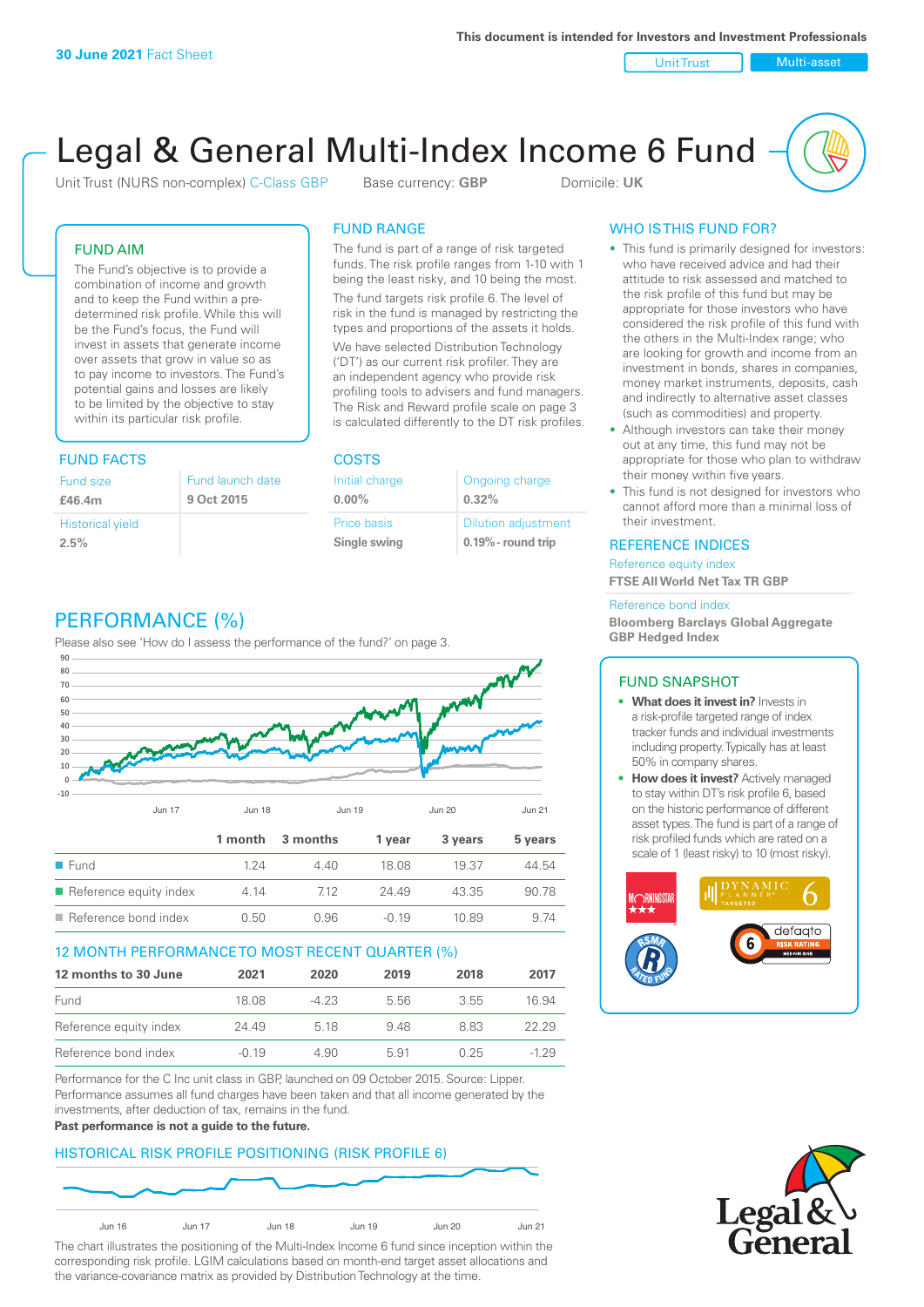# Legal & General Multi-Index Income 6 Fund

Unit Trust (NURS non-complex) C-Class GBP

# PORTFOLIO BREAKDOWN

All data source LGIM unless otherwise stated. Totals may not sum due to rounding.





### FUND MANAGERS

The fund managers have responsibility for managing the multi-index fund range. They are part of the Multi-Asset Funds (MAF) team in LGIM. This team focuses on designing and managing multi-asset funds that are tailored to match the specific objectives of various client types. The team sits within a wider Asset Allocation team which combines both depth of experience with a broad range of expertise from different fields, including fund management, investment consulting and risk management roles.

# TOP 10 HOLDINGS (%)

| L&G Quality Equity Dividends ESG Exclusions UK ETF               | 20.0 |
|------------------------------------------------------------------|------|
| L&G Quality Equity Dividends ESG Exclusions Europe ex UK ETF     | 8.0  |
| L&G US Index Trust                                               | 7.5  |
| L&G Quality Equity Dividends ESG Exclusions Asia ex Japan ETF    | 7.0  |
| L&G Emerging Markets Government Bond (US\$) Index Fund           | 7.0  |
| L&G UK Index Trust                                               | 7.0  |
| L&G Emerging Markets Government Bond (Local Currency) Index Fund | 6.5  |
| L&G Global Emerging Markets Index Fund                           | 6.0  |
| L&G High Income Trust                                            | 5.5  |
| Global REITs Index Trust                                         | 4 N  |